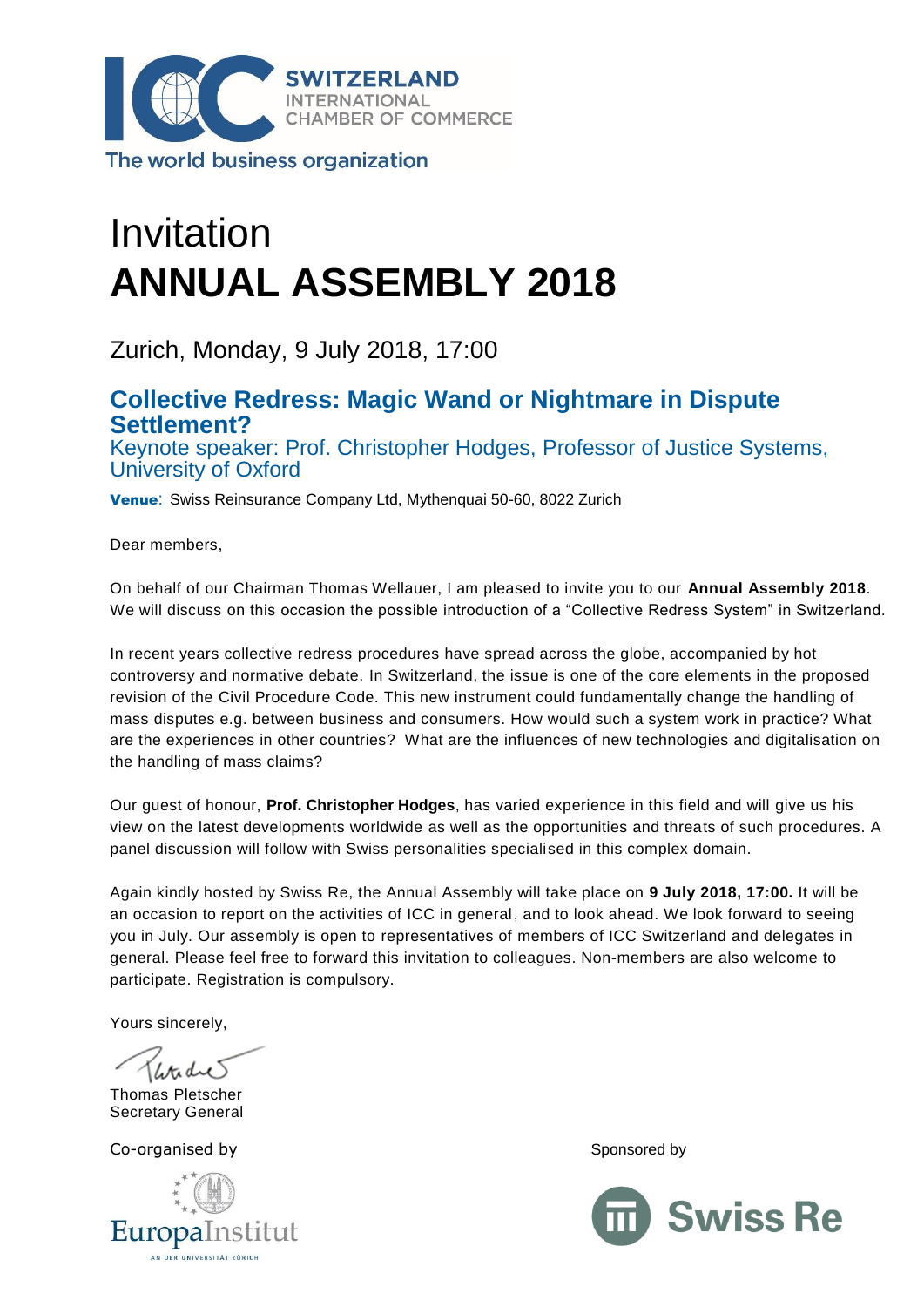Zurich, 9 July 2018

# PROGRAMME

**17:00** Welcome Coffee

#### **17:15**

Introduction Report ICC Switzerland and Outlook

Thomas Wellauer, Chairman ICC Switzerland, Member of the Executive Board of ICC International, Group Chief Operating Officer & Member of the Group Executive Committee, Swiss Re

\_\_\_\_\_\_\_\_\_\_\_\_\_\_\_\_\_\_\_\_\_\_\_\_\_\_\_\_\_\_\_\_\_\_\_\_\_\_\_\_\_\_\_\_\_\_\_\_\_\_\_\_\_\_\_\_\_\_\_\_\_\_\_\_\_\_\_\_\_\_\_\_\_\_\_\_\_\_\_\_\_\_\_\_\_\_\_\_\_\_\_\_\_\_\_\_

Thomas Pletscher, Secretary General, ICC Switzerland

#### **17:45**

Keynote Address "Collective redress: no alternatives to class actions?"

Prof. Christopher Hodges, Professor of Justice Systems, University of Oxford

#### **18:15**

Panel discussion

- Alexander Amann, Schwärzler Rechtsanwälte He started 6000 claims in Switzerland due to the «VW Diesel-gate».
- Roman Baechler, Homburger AG He specialises in complex proceedings before state courts and participates in an economiesuisse Task Force on the revision of the Swiss Civil Procedure Code.
- Michael Schöll, Federal Office of Justice
- He is responsible for the revision of the Swiss Civil Procedure Code
- Sebastian Stolzke, Zurich Insurance Group He is Chairman at the European Justice Forum working to promote fair, balanced, transparent and efficient civil justice laws and systems in Europe

Moderated by Erich Herzog, Deputy Head Department Regulation and Competition, economiesuisse, Chair of the economiesuisse Task Force on the revision of the Swiss Civil Procedure Code

\_\_\_\_\_\_\_\_\_\_\_\_\_\_\_\_\_\_\_\_\_\_\_\_\_\_\_\_\_\_\_\_\_\_\_\_\_\_\_\_\_\_\_\_\_\_\_\_\_\_\_\_\_\_\_\_\_\_\_\_\_\_\_\_\_\_\_\_\_\_\_\_\_\_\_\_\_\_\_\_\_\_\_\_\_\_\_\_\_\_\_\_\_\_\_\_\_\_\_

#### **19:15**

Cocktail riche, kindly offered by Swiss Re

**20:45 End**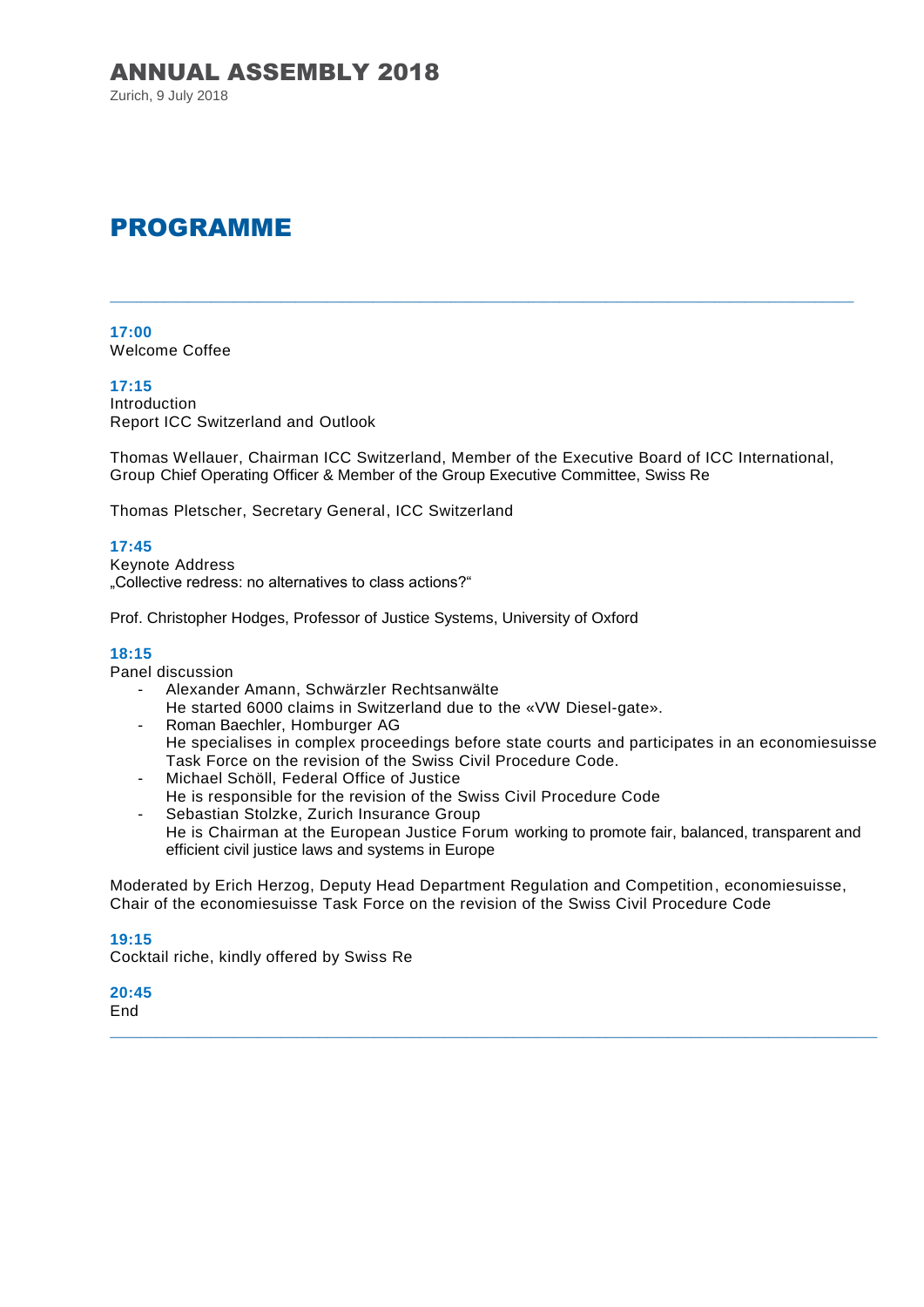Zurich, 9 July 2018

# SPEAKERS

#### **Christopher Hodges**

Christopher Hodges is Professor of Justice Systems and Fellow of Wolfson College, at the University of Oxford; Head of the CMS/Swiss Re Research Programme on Civil Justice Systems at the Centre for Socio-Legal Studies, University of Oxford;

From 2013 to 2016 he was Honorary Professor at the China University of Political Science and Law, Beijing and Guest Professor at Wuhan University, Wuhan. During the 1990s he was external Chair of the Legal Committees of UK and EU medical technology trade bodies. He is a Board Member of the UK Research Integrity Office, and chaired the Pharmaceutical Services Negotiating Committee for England.

#### **Alexander Amann, Schwärzler Rechtsanwälte**

Alexander Amann, Dr. iur., LL.M. (UCLA), is equity partner of Schwärzler attorneys at law, with offices in Liechtenstein and Switzerland. He is licensed to represent clients before Swiss, Liechtenstein, Austrian and European courts and administrative bodies. He specializes in cross boarder litigation and dispute resolution, especially in investors disputes, unfair competition/anti trust cases and intellectual property law.

#### **Roman Baechler, Homburger**

Roman Baechler is a member of Homburger's dispute resolution group since 2010. His practice focuses on state court litigation. Prior to joining Homburger, he served as a deputy judge at the District Court of Zurich. He obtained a PhD degree in law from the University of Zurich in 2007 and an LL.M. degree from Columbia Law School in 2014. He is qualified to practice before the Swiss bar since 2009.

#### **Michael Schöll, Federal Office of Justice (FOJ)**

Michael Schöll is a Vice-Director and General Counsel for private law with the FOJ (since 2015). Prior to joining the FOJ as Head of the Private International Law Unit in 2009, he was an associate with Bär & Karrer's international arbitration practice in Zurich. Michael Schöll holds a Dr.iur. degree from Basel University and an LL.M. from Harvard Law School. He was admitted to practice in Geneva (2000) and New York State (2004).

#### **Sebastian Stolzke, Zurich Insurance Group**

Sebastian Stolzke is a Senior Legal Counsel with the corporate law department of Zurich Insurance Group in Zurich, Switzerland. He is responsible for litigation and investigation matters of Zurich Insurance on a group wide basis, with a focus on EMEA. Sebastian Stolzke is the chairman of the European Justice Forum since 2015. Prior to joining Zurich Insurance Group in 2010, Sebastian Stolzke worked for several years in the litigation and arbitration practices of Homburger, Latham & Watkins and Clifford Chance.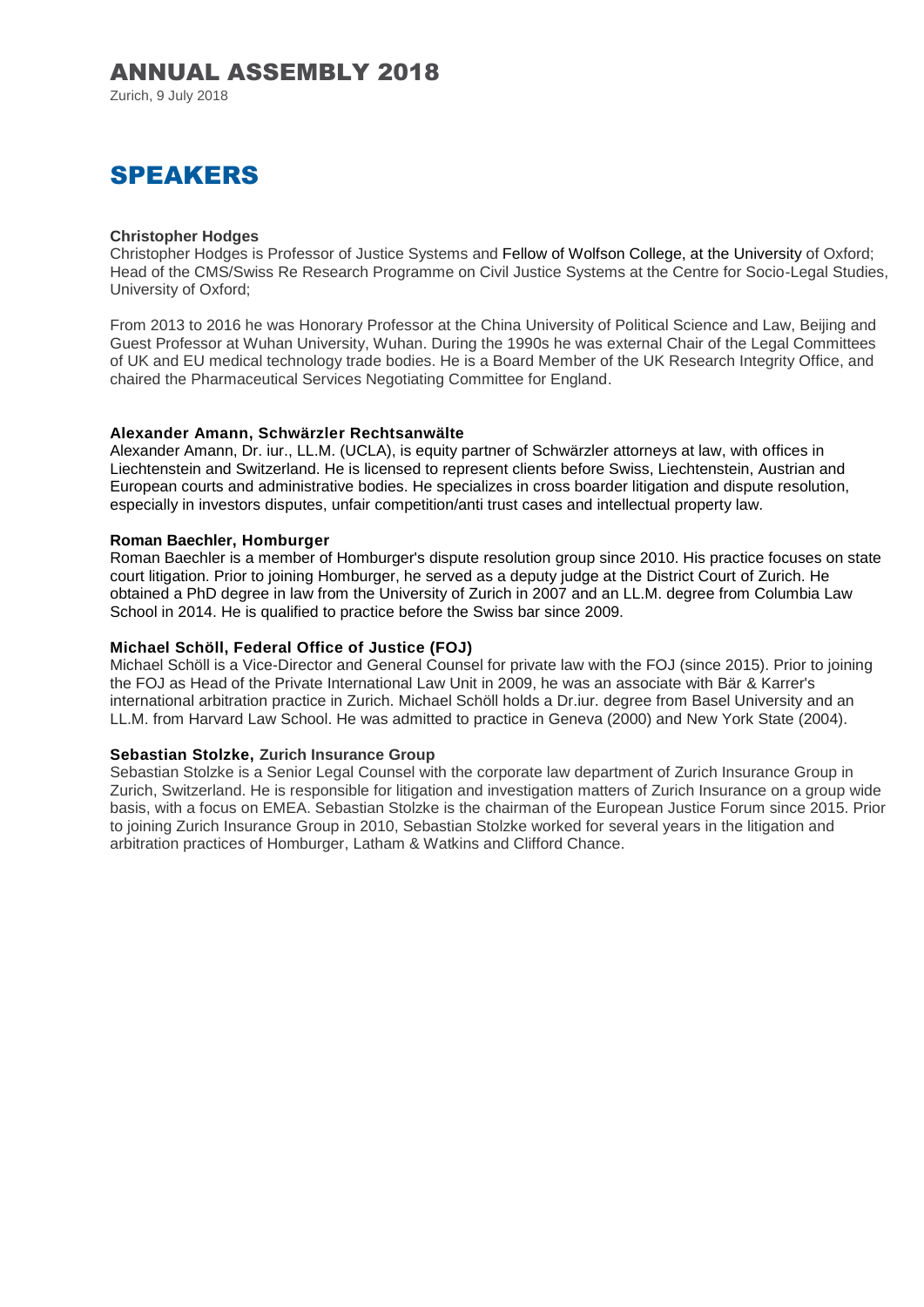Zurich, 9 July 2018

# LOGISTICS AND REGISTRATION

#### Venue:

Swiss Reinsurance Company Ltd, Mythenquai 50-60, 8022 Zurich

# **m** Swiss Re

# Campus Mythenquai



#### **Working language: English**

#### How to register:

Please complete and return the registration form until 2 July to:

Email: info@icc-switzerland.ch Post: ICC Switzerland Hegibachstrasse 47 8032 Zurich

Fax: +41 44 421 34 88

#### Registration fee:

Free of charge thanks to the sponsorship of